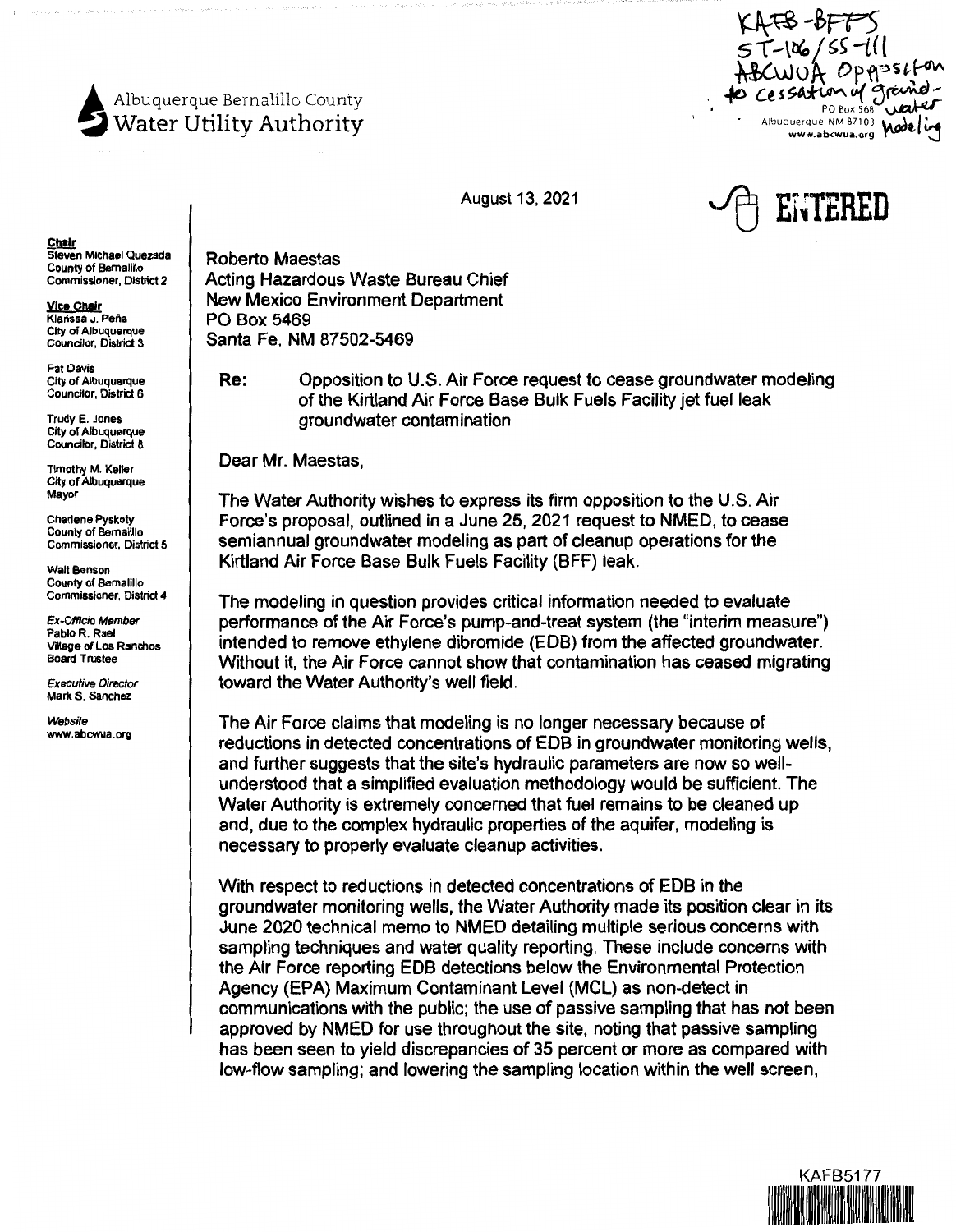resulting in samples being collected from an area likely to be below the EDB plume. Because of the uncertainty introduced by these questionable methodologies, they cannot be relied on to accurately predict EDB mitigation or the ability of the pump-and-treat interim measure  $-$  to protect Water Authority wells. This compounds the problem of data gaps in our understanding of the aquifer at this location-some of which the Water Authority, on its own initiative, is attempting fill via the construction of an additional monitoring well to be paid for by a \$770,000 FY21 capital outlay supported by the New Mexico State Legislature. Construction is scheduled for completion in December of this year, to be followed by sampling and analysis using techniques with detection limits well below the MCL. Comparison of test results will also allow evaluation of KAFB sampling methodologies.

Regarding the hydraulic properties of the aquifer at the BFF site, many unknowns still exist that can affect our understanding of the interim measure's effectiveness. This has been a topic of discussion during numerous modeling working group meetings. In fact, studies in the project area show that there is significant variability in the parameters that have the most impact on hydraulic conditions, highlighting the need for advanced fate and transport modeling to predict groundwater movement: hydraulic conductivity, specific storage, horizontal and vertical anisotropy, and effective porosity. For example, hydraulic conductivity can range from 0.5 feet per day (ft/day) to 150 ft/day, depending on where in the Santa Fe Group deposit flow is occurring (United States Geological Survey [USGS], 2019). We have observed in the numerous modeling efforts at the BFF site that groundwater models are sensitive to the values assumed for hydraulic parameters and therefore, a uniform value cannot be assumed across the entire plume. Given the complexity of the hydrogeology and plume dynamics, groundwater modeling is imperative, especially with water supply wells in such close proximity.

Finally, the Air Force implies in their request that their current model cannot take into account actual pumping rates for the interim measure. This does not mean that groundwater modeling is ineffective, however – only that the Air Force should utilize a more effective model (specifically, the one developed by the Air Force's contractor in 2016 and/or the USGS 2019 model, with updates to incorporate data from the operation of the pump-and-treat system).

The Water Authority cautions against making any decisions on the basis of the current groundwater monitoring network, or the information provided by current groundwater modeling assumptions and results. Moreover, we ask the NMED to postpone any decisions regarding discontinuation of groundwater modeling until a technical working group (TWG) can be convened to assess the merit of the request -- and the effectiveness of groundwater monitoring at the site.